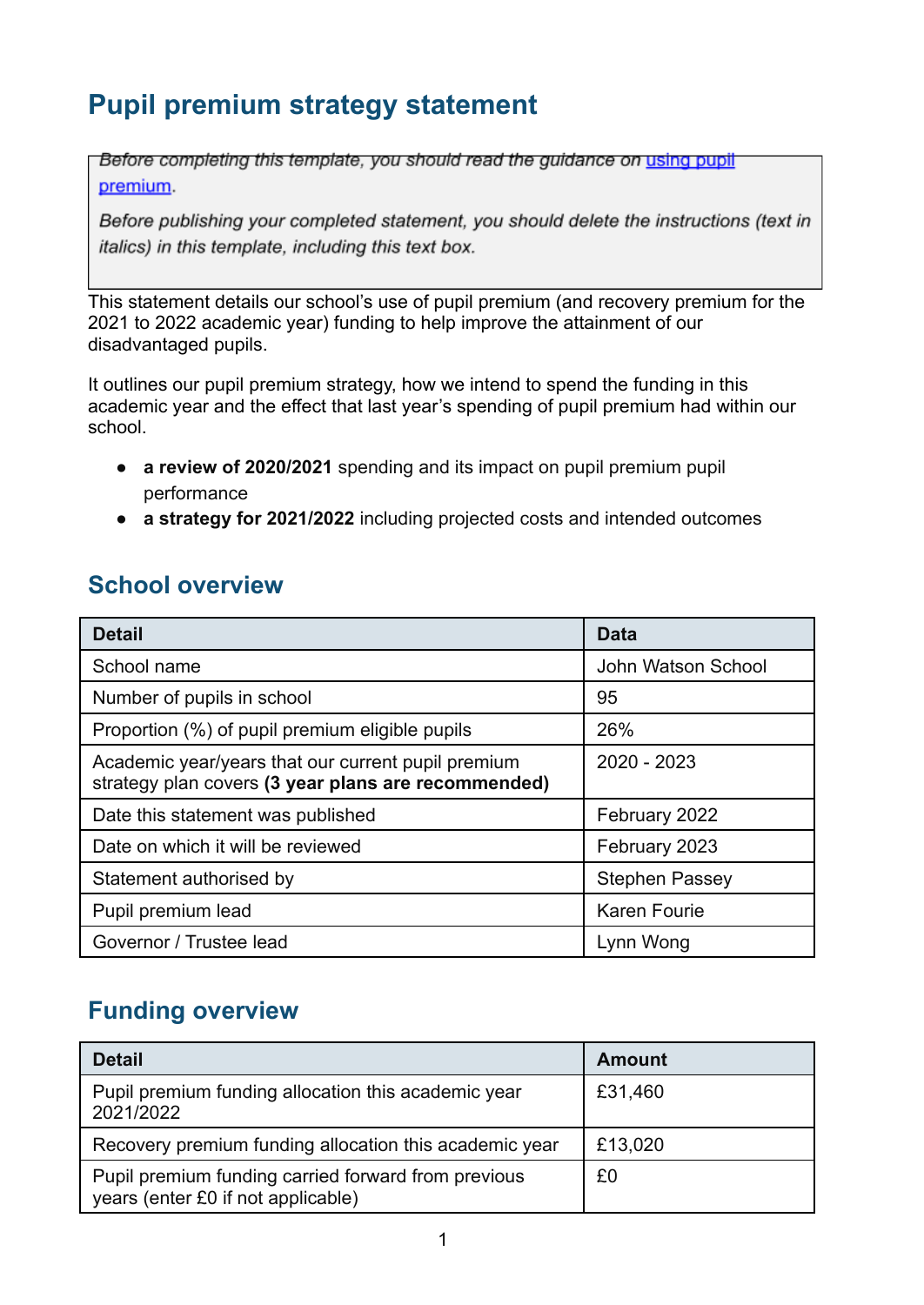| Total budget for this academic year                                                                                                 | £44,480 |
|-------------------------------------------------------------------------------------------------------------------------------------|---------|
| If your school is an academy in a trust that pools this<br>funding, state the amount available to your school this<br>academic year |         |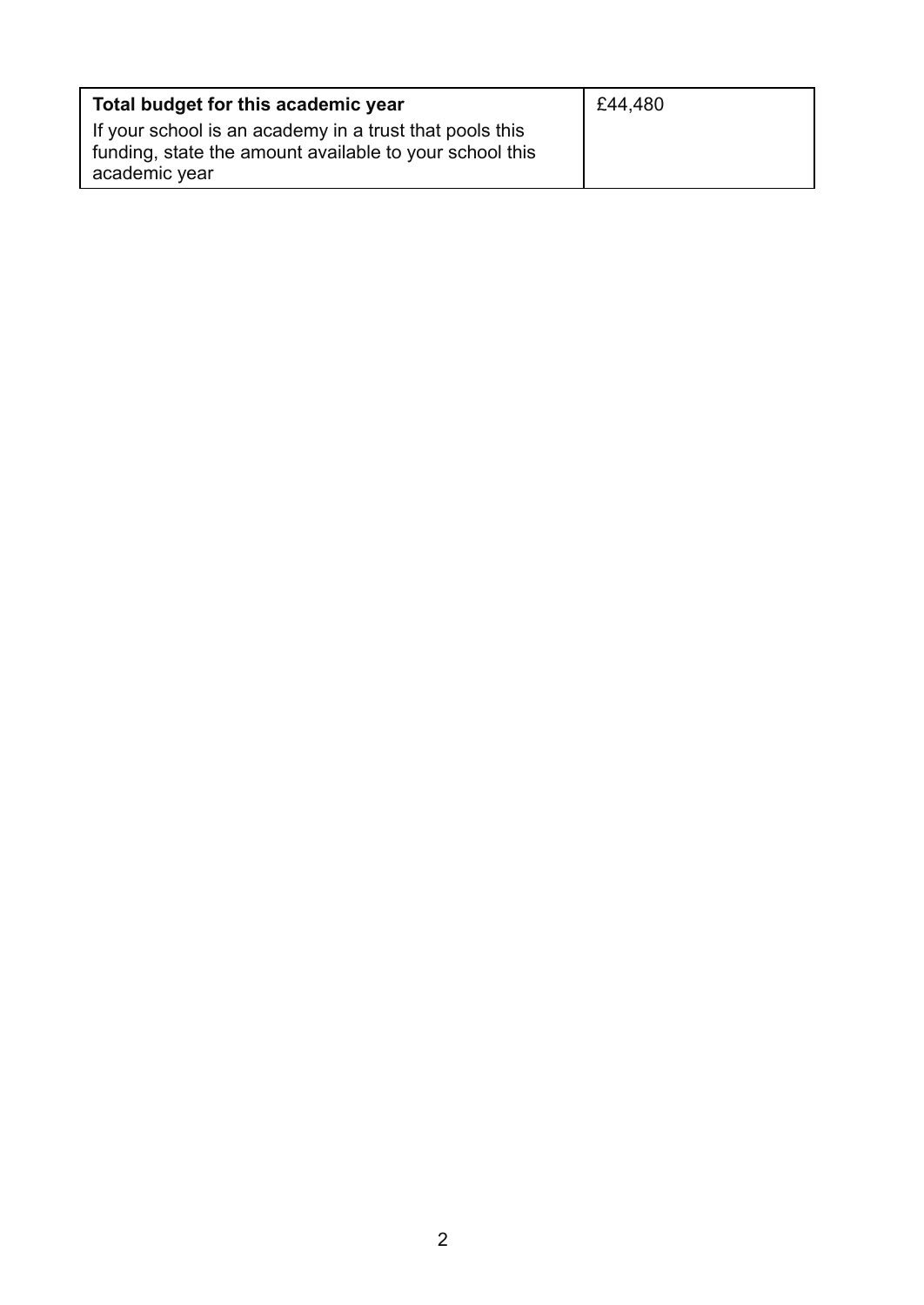# **Part A: Pupil premium strategy plan**

#### **Statement of intent**

We acknowledge that there may be wide ranging barriers for learning and complex family situations that prevent pupils from flourishing. We aim to offer opportunities to develop the relevant skills required to be prepared for adulthood.

- We align our practice with the recommendations set out in the Education Endowment Foundation's Guide to pupil premium, focusing on good teaching as the most important lever schools have for improving outcomes for disadvantaged pupils.
- Guided by our values (SLICE), we aim to best support disadvantaged pupils through interventions such as Early Help Assessments and Team Around The Family Support as needed.
- To improve attendance of this group to bring it in line with the school average.
- To maintain a continuing focus on communication, ensuring that every student has a voice.
- To provide opportunities that develop cultural capital and independence.
- To provide a bespoke, individualised response to students from a disadvantaged background, responding to repeat behaviours / concerns, by putting effective targeted support in place.

#### **Challenges**

This details the key challenges to achievement that we have identified among our disadvantaged pupils.

| <b>Challenge</b><br>number | Detail of challenge                                                                                                                                                                                                                                                                                                           |
|----------------------------|-------------------------------------------------------------------------------------------------------------------------------------------------------------------------------------------------------------------------------------------------------------------------------------------------------------------------------|
| 1                          | Reduced face to face contact from other agencies due to the pandemic has caused a<br>range of additional work for school leaders and teachers. Pupils in receipt of Pupil<br>Premium have been particularly affected by the reduction in respite and home care,<br>negatively impacting on wellbeing and broader development. |
| 2                          | This cohort tends to have greater challenges expressing and communicating their<br>needs.                                                                                                                                                                                                                                     |
| 3                          | This cohort generally has fewer opportunities to develop Cultural Capital outside of<br>school.                                                                                                                                                                                                                               |
| 4                          | This cohort tends to need more help to develop independence, for example, in<br>relation to personal care.                                                                                                                                                                                                                    |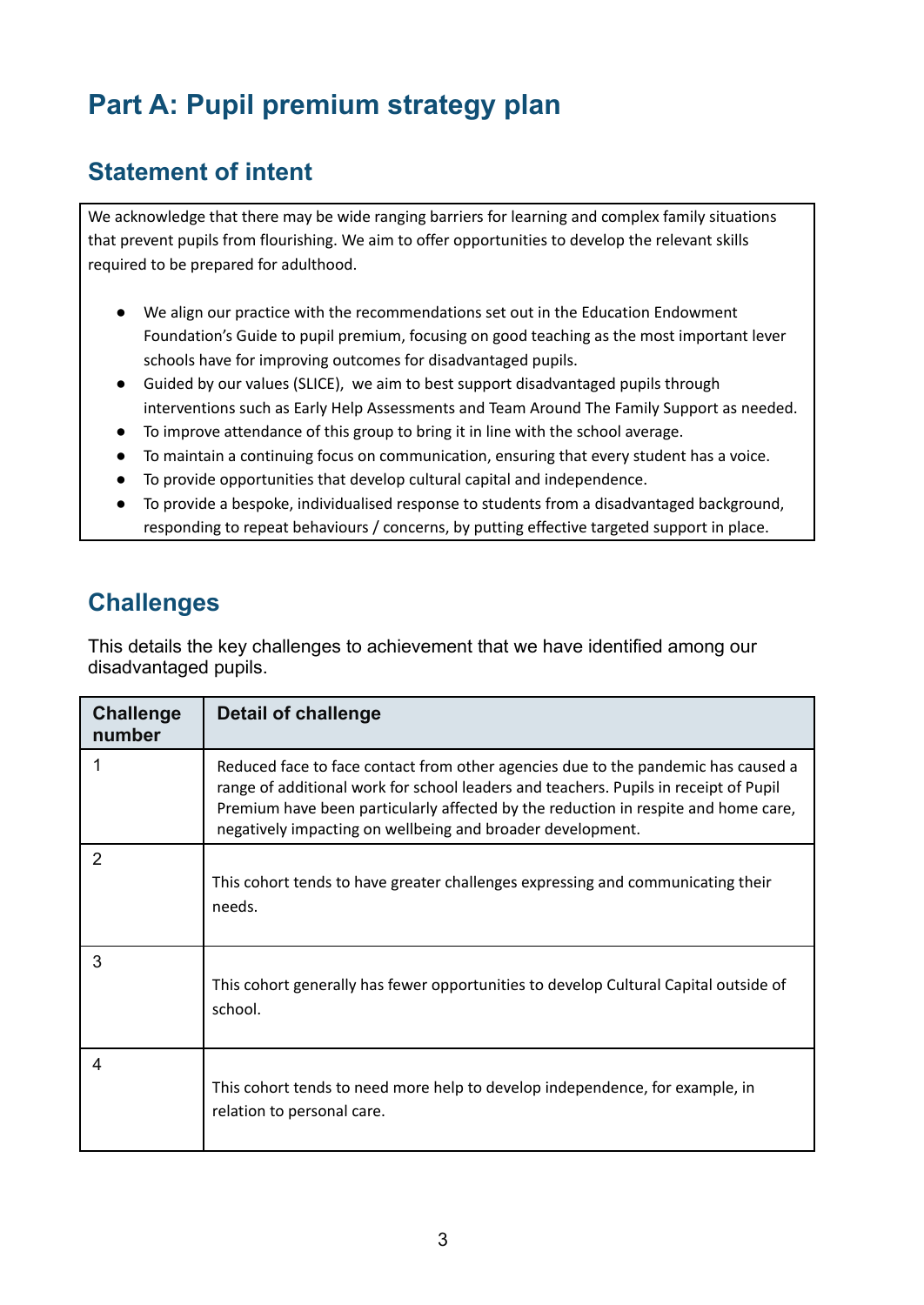| This cohort tends to need more support maintaining a healthy diet.                 |
|------------------------------------------------------------------------------------|
| This cohort tends to have fewer opportunities to develop individual travel skills. |

# **Intended outcomes**

This explains the outcomes we are aiming for **by the end of our current strategy plan (2023)**, and how we will measure whether they have been achieved.

| <b>Challenge</b><br>number                                                                                                                                                                                  | <b>Intended outcome</b>                                                       | Success criteria would be by end of<br>2022/2023 school year                                                                                                                                                                                                                                                                                                                                                                                                                                                                                                                                                                                                                                                                                                                                                                                                                                    |
|-------------------------------------------------------------------------------------------------------------------------------------------------------------------------------------------------------------|-------------------------------------------------------------------------------|-------------------------------------------------------------------------------------------------------------------------------------------------------------------------------------------------------------------------------------------------------------------------------------------------------------------------------------------------------------------------------------------------------------------------------------------------------------------------------------------------------------------------------------------------------------------------------------------------------------------------------------------------------------------------------------------------------------------------------------------------------------------------------------------------------------------------------------------------------------------------------------------------|
| The intended outcomes have been slightly changed since the last review due to the impact that<br>Covid has had on pupils on PP, the new curriculum and how leaders are using data to support<br>next steps. |                                                                               |                                                                                                                                                                                                                                                                                                                                                                                                                                                                                                                                                                                                                                                                                                                                                                                                                                                                                                 |
| 1.                                                                                                                                                                                                          | Improved multi agency<br>work increases support for<br>disadvantaged families | More bespoke Team around the Family support for<br>families whose child is on PP. Multi-agency working to<br>support pupils with after school clubs or respite.<br>September 2021: 34 pupil premium students = 31% of<br>our cohort.<br>September 2021: $8/34$ pupil premium = 24% of this<br>group of pupils had some level of support. (TAF, EHA,<br>CIN, CP, CWCF, Mash intervention, CAMHS / LDCAMHS).<br>March 2022: $19/34$ pupil premium pupils = 56% of<br>pupil premium pupils are being supported (TAF, EHA,<br>CIN, CP, CWCF, Mash intervention, CAMHS / LDCAMHS).<br>By July 2023: we would like 25/34 (74%) of pupil<br>premium pupils to be supported (TAF, EHA, CIN, CP,<br>CWCF, Mash intervention, CAMHS / LDCAMHS).<br>Impact: greater parental communication, interaction<br>and support, which in turn will support positive<br>EHCP/ILP outcomes for Pupil Premium pupils. |
| 2.                                                                                                                                                                                                          | To improve communication<br>skills for disadvantaged<br>pupils                | For all Pupil Premium pupils to have a voice during less<br>structured learning e.g. outside play, and to have a<br>range of activities on offer that will meet their                                                                                                                                                                                                                                                                                                                                                                                                                                                                                                                                                                                                                                                                                                                           |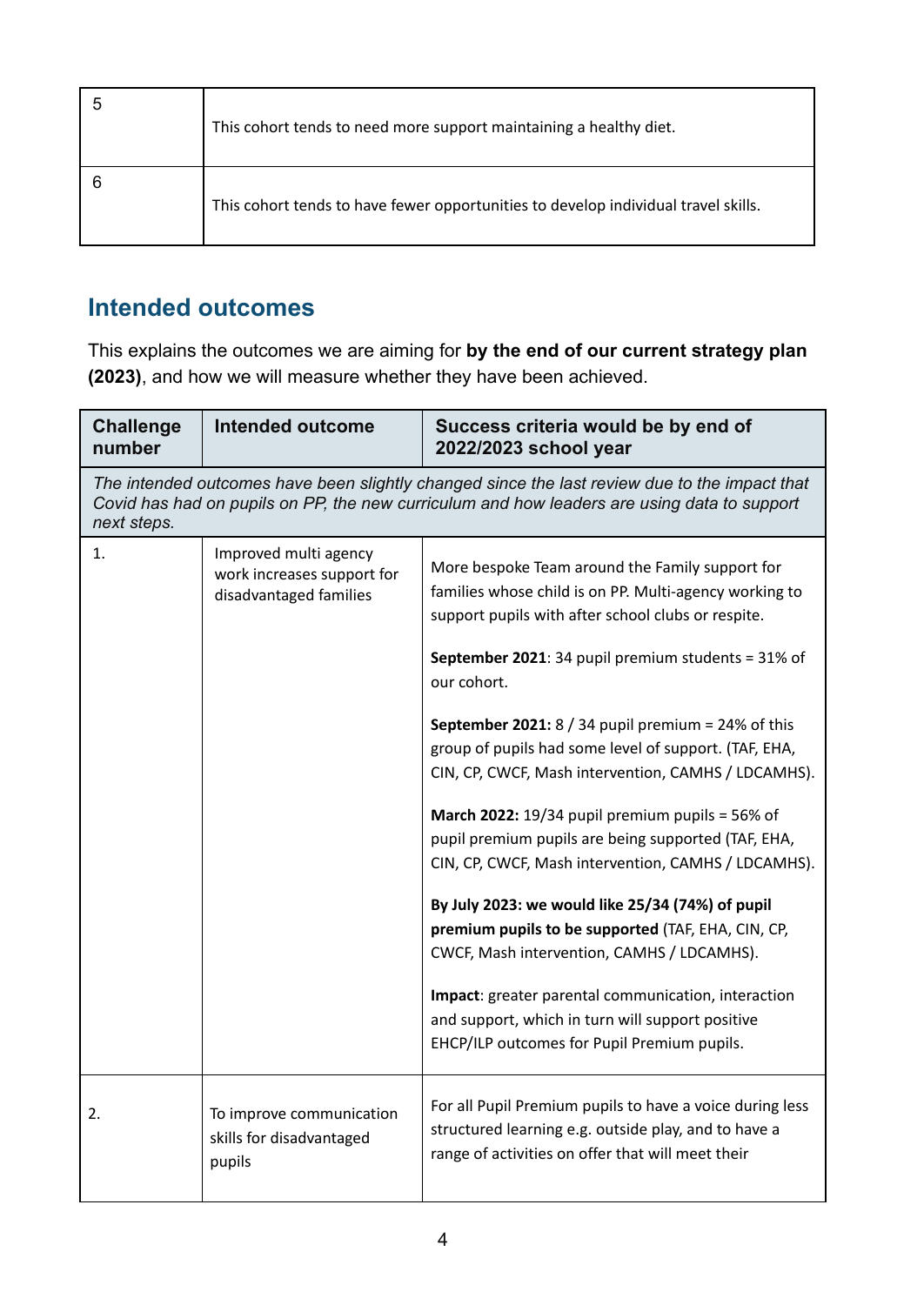|    |                                                                                                                                       | needs/interests and learning level in line with the<br>curriculum pathways.                                                                                                                                                                                        |
|----|---------------------------------------------------------------------------------------------------------------------------------------|--------------------------------------------------------------------------------------------------------------------------------------------------------------------------------------------------------------------------------------------------------------------|
|    |                                                                                                                                       | Achieved when it is evident during playtimes that PP                                                                                                                                                                                                               |
|    |                                                                                                                                       | pupils are all engaged and working on their                                                                                                                                                                                                                        |
|    |                                                                                                                                       | Communication and Language targets.                                                                                                                                                                                                                                |
|    |                                                                                                                                       | - Communication and Interaction individual learning                                                                                                                                                                                                                |
|    |                                                                                                                                       | plan outcomes for Pupil Premium pupils to be at least<br>expected progress for 2021/2022.                                                                                                                                                                          |
|    |                                                                                                                                       | - We aim for Pupil Premium pupils' Communication<br>and Interaction individual learning plan outcomes to<br>be at exceeding progress (90% or above) for<br>2022/2023.                                                                                              |
| 3. | To further develop the<br>cultural capital of<br>disadvantaged pupils                                                                 | Pupil premium pupils are prioritised for trips and<br>educational visits. We would like to offer a range of<br>experiences to all our pupils, but also to inspire,<br>motivate and engage our Pupil Premium pupils with a<br>range of non-core subject activities. |
|    |                                                                                                                                       | We would like all Pupil Premium pupils to have<br>attended at least 3 non-core Cultural Capital enriching<br>activities in a year. This can include (and is not<br>restricted to):                                                                                 |
|    |                                                                                                                                       | Live concerts, including classical music<br>Art exhibitions                                                                                                                                                                                                        |
|    |                                                                                                                                       | Experiences around animals (farm animal                                                                                                                                                                                                                            |
|    |                                                                                                                                       | petting experiences etc.)<br>Forest School-type offer                                                                                                                                                                                                              |
|    |                                                                                                                                       | Access to public leisure centres                                                                                                                                                                                                                                   |
|    |                                                                                                                                       | Riding for the Disabled (RDA)                                                                                                                                                                                                                                      |
|    |                                                                                                                                       | Pets as Therapy (PAT dog)                                                                                                                                                                                                                                          |
| 4. | To further develop the<br>Physical and Sensory offer for<br>pupils, in line with their<br>EHCPs, SLICE and<br>age-appropriate leisure | We would like our Pupil Premium pupils to benefit<br>from and experience a range of healthy living<br>activities. We aim to have a health target for every<br>pupil in the school (including Pupil Premium pupils) by<br>May 2022.                                 |
|    | activities.                                                                                                                           | We aim for Pupil Premium pupils' Physical and<br>Sensory individual learning plan outcomes to be at<br>least expected progress for 2021/2022.                                                                                                                      |
|    |                                                                                                                                       | We aim for Pupil Premium pupils' Physical and<br>Sensory individual learning plan outcomes to be at<br>exceeding progress (90% or above) for 2022/2023.                                                                                                            |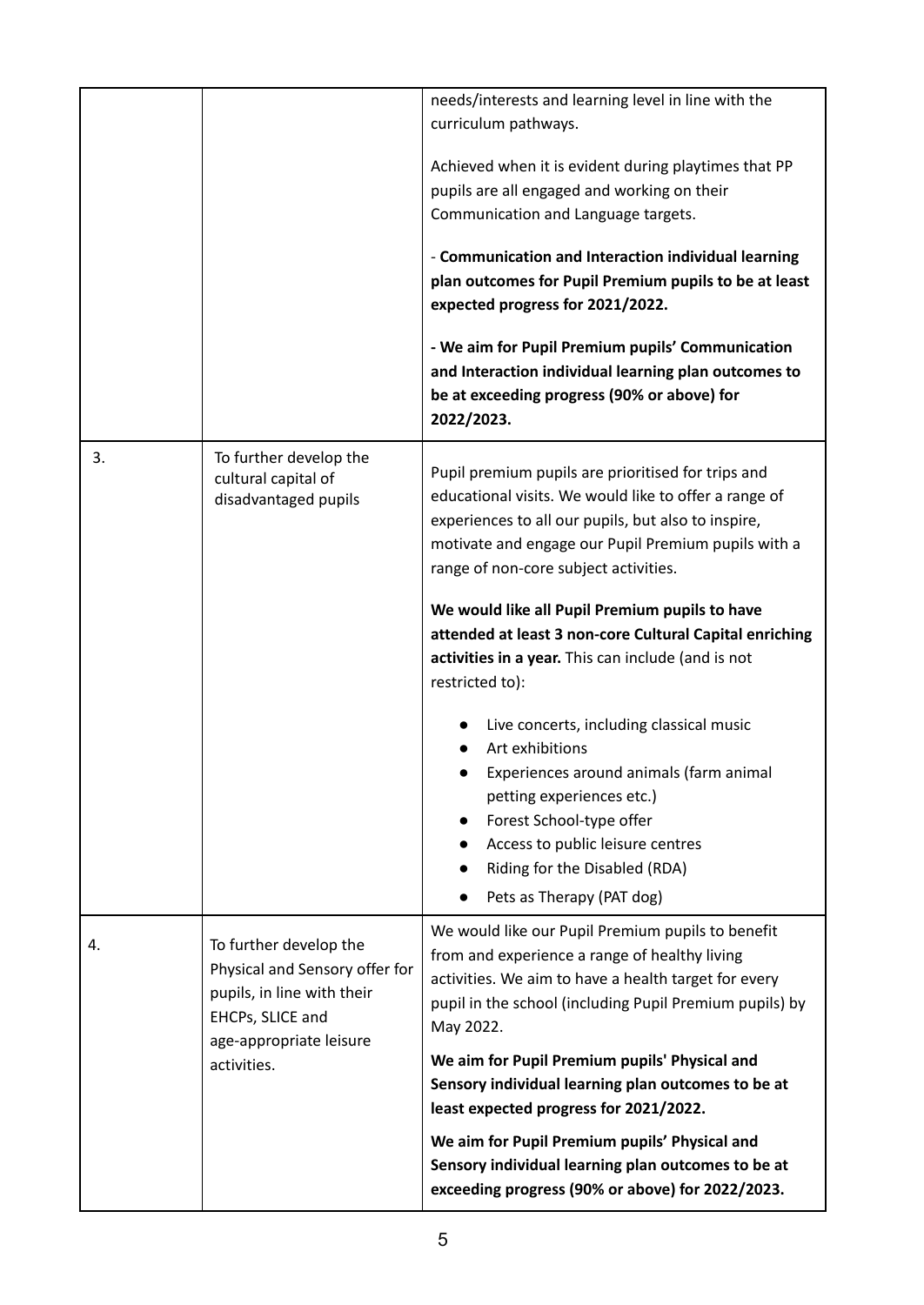| 5. | To support the maintenance<br>of a healthy diet                                        | To follow individual nutritional guidance advised by<br>health. Achieved when Pupil Premium pupils have met<br>their health targets:<br>- Individual learning plan outcomes for Health to be<br>at least expected progress for 2021/2022.<br>- individual learning plan outcomes for Health to be<br>at exceeding progress (90% or above) for 2022/2023. |
|----|----------------------------------------------------------------------------------------|----------------------------------------------------------------------------------------------------------------------------------------------------------------------------------------------------------------------------------------------------------------------------------------------------------------------------------------------------------|
| 6. | To adapt travel training<br>opportunities to respond to<br>evolving Covid restrictions | Our success criteria is for all Pupil Premium pupils'<br>Physical and Sensory outcomes to be in line with<br>those of other pupils by July 2023.                                                                                                                                                                                                         |

## **Activity in this academic year**

This details how we intend to spend our pupil premium (and recovery premium funding) **this academic year, 2021/2022** to address the challenges listed above.

#### **Teaching (for example, CPD, recruitment and retention)**

Budgeted cost: £13,571

| <b>Activity</b>                                                                                                                                                                                       | <b>Evidence that supports this</b><br>approach and how we intend to<br>spend money in 2021/2022                                                                                                                                                                                                                                                               | <b>Challenge</b><br>number(s)<br>addressed |
|-------------------------------------------------------------------------------------------------------------------------------------------------------------------------------------------------------|---------------------------------------------------------------------------------------------------------------------------------------------------------------------------------------------------------------------------------------------------------------------------------------------------------------------------------------------------------------|--------------------------------------------|
| A new part time DSL admin<br>role (cost £10,289)                                                                                                                                                      | We are finding that we have not enough time<br>to complete the required paperwork or chase<br>the support needed. Extra administrative<br>support would give us more capacity to do this<br>and an anticipated increase in pupils, especially<br>from disadvantaged families having the<br>specialist support needed.                                         | 1                                          |
| Purchase of additional<br>iPads and iPods (£3282)<br>supports use of assistive<br>technology enhancing<br>student voice through use<br>of technology (speech<br>support / dictation /<br>typing etc). | We have been using iPods consistently to<br>evidence learning (this is presented in<br>Individual Learning Plans) and this has<br>proven to support both teacher workload<br>and accurately evidence outcomes. Buying<br>more iPods means more opportunities to<br>evidence small group / 1:1 learning, as pupils<br>are mostly taught in small groups / 1:1. | $\overline{2}$                             |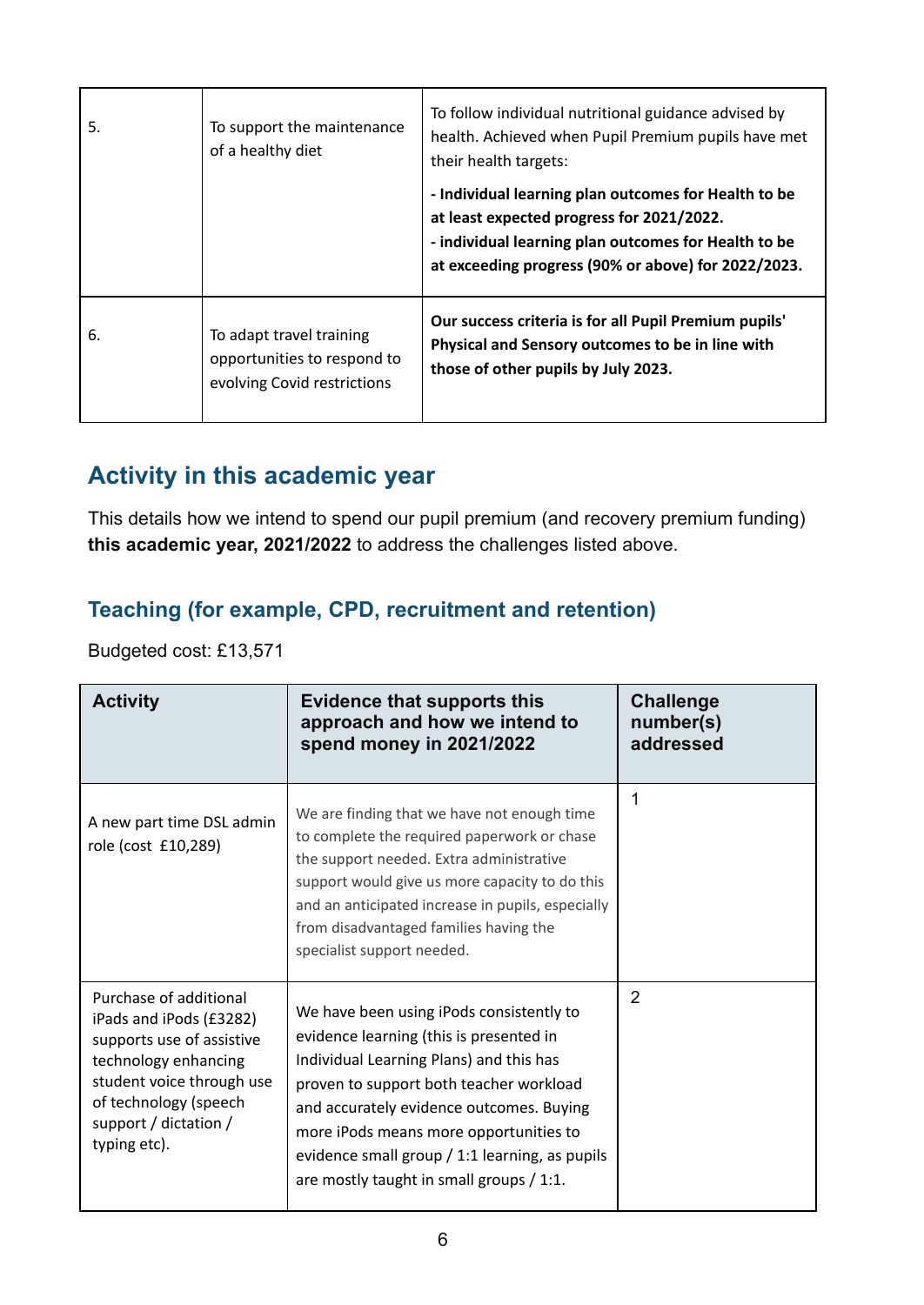| The iPads are used for individual learning  |  |
|---------------------------------------------|--|
| targets linked to Communication and         |  |
| Interaction targets set by the Speech and   |  |
| Language therapist. Prolo2go has supported  |  |
| successful speech production and sentence   |  |
| structures for pupils who do not use speech |  |
| as their main way of communicating. Buying  |  |
| more iPads will support more pupils,        |  |
| including PP pupils to have a bespoke       |  |
| communication approach.                     |  |
|                                             |  |

#### **Targeted academic support (for example, tutoring, one-to-one support structured interventions)**

Budgeted cost: £24,400

| <b>Activity</b>                                                                                            | <b>Evidence that supports this</b><br>approach                                                                                                                                                                                                                                                                                                                                                                                                                                                                                                                                                                                                                                                                                                                                                            | <b>Challenge</b><br>number(s)<br>addressed |
|------------------------------------------------------------------------------------------------------------|-----------------------------------------------------------------------------------------------------------------------------------------------------------------------------------------------------------------------------------------------------------------------------------------------------------------------------------------------------------------------------------------------------------------------------------------------------------------------------------------------------------------------------------------------------------------------------------------------------------------------------------------------------------------------------------------------------------------------------------------------------------------------------------------------------------|--------------------------------------------|
| To further develop the<br>cultural capital of<br>disadvantaged pupils                                      | During the annual review cycle in May 2021,<br>leaders noticed repeated discussions with<br>families, especially pupils who are from<br>deprived families, who missed out on a range<br>of extracurricular activities to best support<br>their outcome and to ensure they reach their<br>maximum opportunity to be as independent<br>as possible. Covid negatively impacted all<br>pupils, but PP pupils received even less<br>interaction from services such as Behaviour<br>Support / sports and wellbeing clubs as well<br>as respite.<br>Leaders feel that in line with SLICE, we can<br>support individual pupils' engagement and<br>love for learning, as well as supporting their<br>cultural capital and mental health through<br>offering a range of activities (mentioned in<br>point 4 above). | $\overline{4}$                             |
| To further develop the<br>Physical and Sensory offer<br>for pupils, in line with their<br>EHCPs, SLICE and | As we believe individual needs should be<br>considered and supported, we have<br>purchased more sensory regulation<br>equipment for Pupil Premium learners with                                                                                                                                                                                                                                                                                                                                                                                                                                                                                                                                                                                                                                           | 5                                          |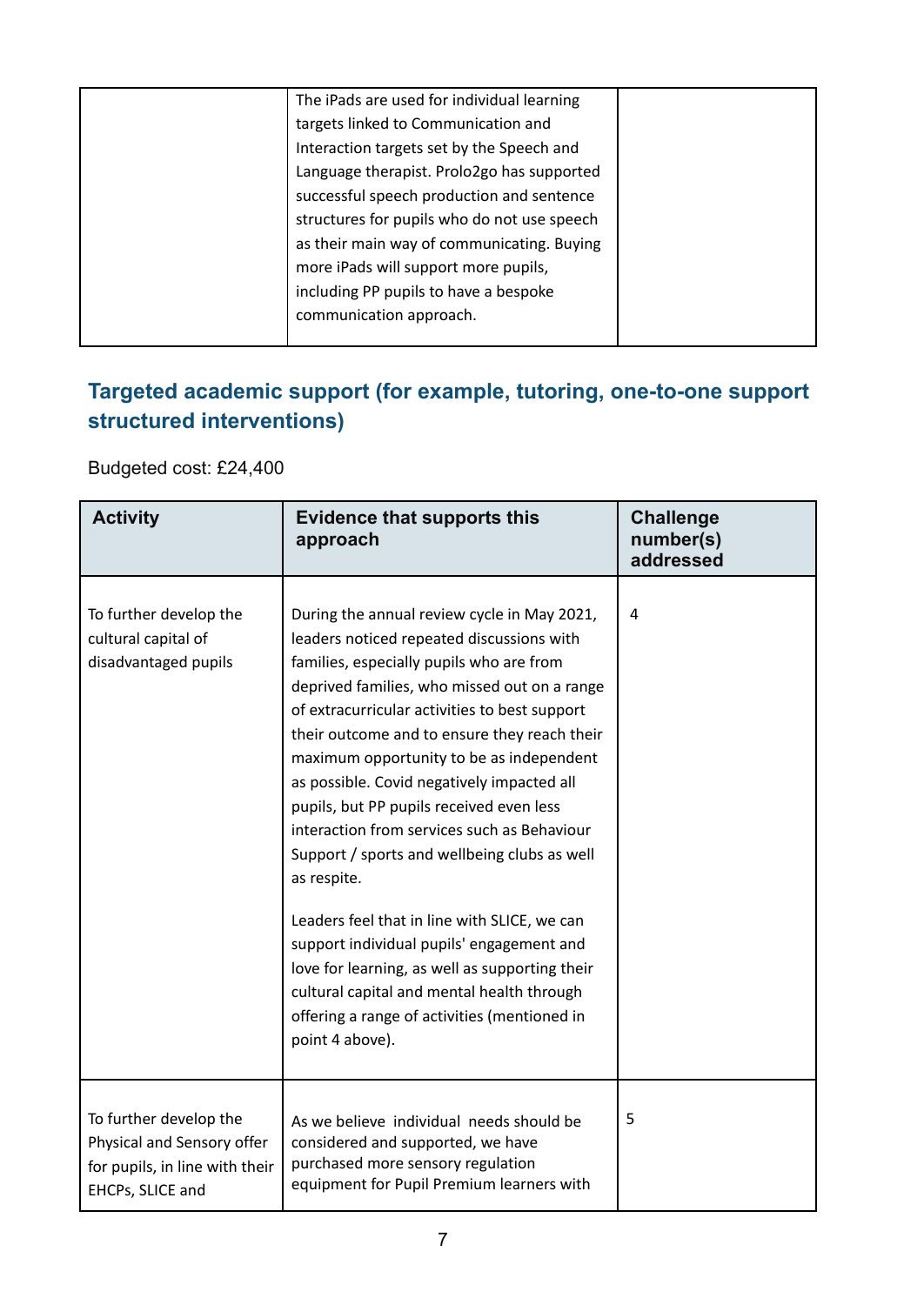| age-appropriate leisure<br>activities.                                                    | sensory needs, including autism. This<br>targeted support has enhanced engagement<br>for learning. In 2020/2021 we introduced<br>Sensory Circuits for secondary students,<br>supporting PP pupils with their OT targets.<br>We aim to extend this offer across sites.<br>Budgeted cost for sensory regulation<br>equipment available for PP learners £2500<br>Budgeted cost for sensory regulation training<br>during staff meetings £1500 |   |
|-------------------------------------------------------------------------------------------|--------------------------------------------------------------------------------------------------------------------------------------------------------------------------------------------------------------------------------------------------------------------------------------------------------------------------------------------------------------------------------------------------------------------------------------------|---|
| To adapt travel training<br>opportunities to respond<br>to evolving Covid<br>restrictions | We have seen the positive impact trikes and<br>bikes have had on Primary pupils. Because<br>sport premium funding is for primary age<br>only, we invested in more bespoke bikes to<br>meet the range of physical needs of our<br>pupils. We would like to further expand this<br>offer, to be able to support more pupils to<br>learn to ride a bike.                                                                                      | 7 |

## **Wider strategies (for example, related to attendance, behaviour, wellbeing)**

#### Budgeted cost: £*3580*

| <b>Activity</b>                                    | <b>Evidence that supports this</b><br>approach                                                                                                                                                                      | <b>Challenge</b><br>number(s)<br>addressed |
|----------------------------------------------------|---------------------------------------------------------------------------------------------------------------------------------------------------------------------------------------------------------------------|--------------------------------------------|
| To support the<br>maintenance of a healthy<br>diet | Supporting families in need, and children<br>who are on Care Plans, to purchase<br>uniforms, offering financial support for trips,<br>paying for their RDA/swimming sessions,<br>and or buying food for breakfasts. | 6                                          |
|                                                    | Budgeted cost for supplementing student<br>meals and presentation £1500                                                                                                                                             |                                            |

#### **Total budgeted cost: £41,551**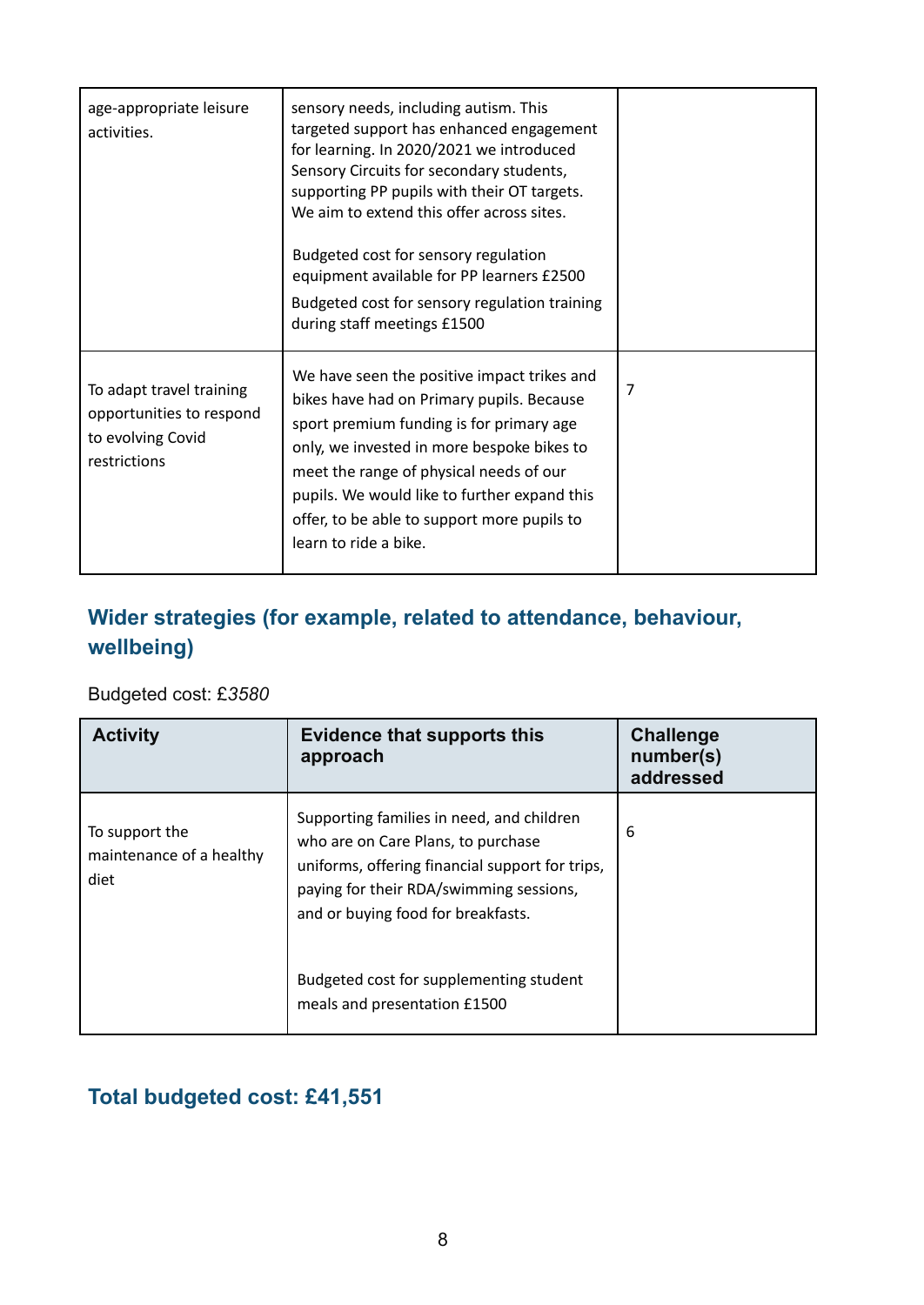# **Part B: Review of outcomes in the previous academic year**

#### **Pupil premium strategy outcomes**

● **a review of 2020/2021** spending and its impact on pupil premium pupil performance

This details the impact that our pupil premium activity had on pupils in the **2020 to 2021** academic year.

**Identified Barriers to Educational Achievement faced by Eligible Pupils in receipt of Pupil Premium** In 2020/2021 we focused on the following barriers and money was used to support the following: ● Significant difficulties in Social Communication and language development which impacts self esteem and well being Met ● Support for Metacognitive development to apply and generalise learnt skills in a variety of contexts Met. ● Difficulty accessing community and social events Partially Met After the lockdowns and school closures due to the impact that Covid had on our pupils, we used Pupil Premium money to support social interaction and metacognitive development in order to apply learnt knowledge and skills. We arranged a petting zoo experience, which benefited all pupils, alongside PP pupils. This event was held on the primary site. There was high engagement from pupils and it supported their communication, interaction skills, as well as their physical development. For 2021/2022 we will extend this offer to one day for Primary and one for Secondary aged pupils. Pupil Premium pupils will have repeat sessions with the animals on the day. Difficulty accessing community and social events - we will continue to build on this in 2021/2022. See challenge number 3. ● Literacy and Mathematical skills require specialist interventions Partially Met. We planned bespoke 1:1 SRS phonics sessions for pupil premium pupils. Due to staff absence and covid related absences, this was not consistently followed through. This is now being addressed through our curriculum pathways for Cognition and Learning. ● A variety of Physical impairment/needs which limit experiences Not met in 2020/2021, but it is being addressed in 2021/2022 through the above mentioned travel and Bike-Ability. ● Post school - Life preparation Partially met.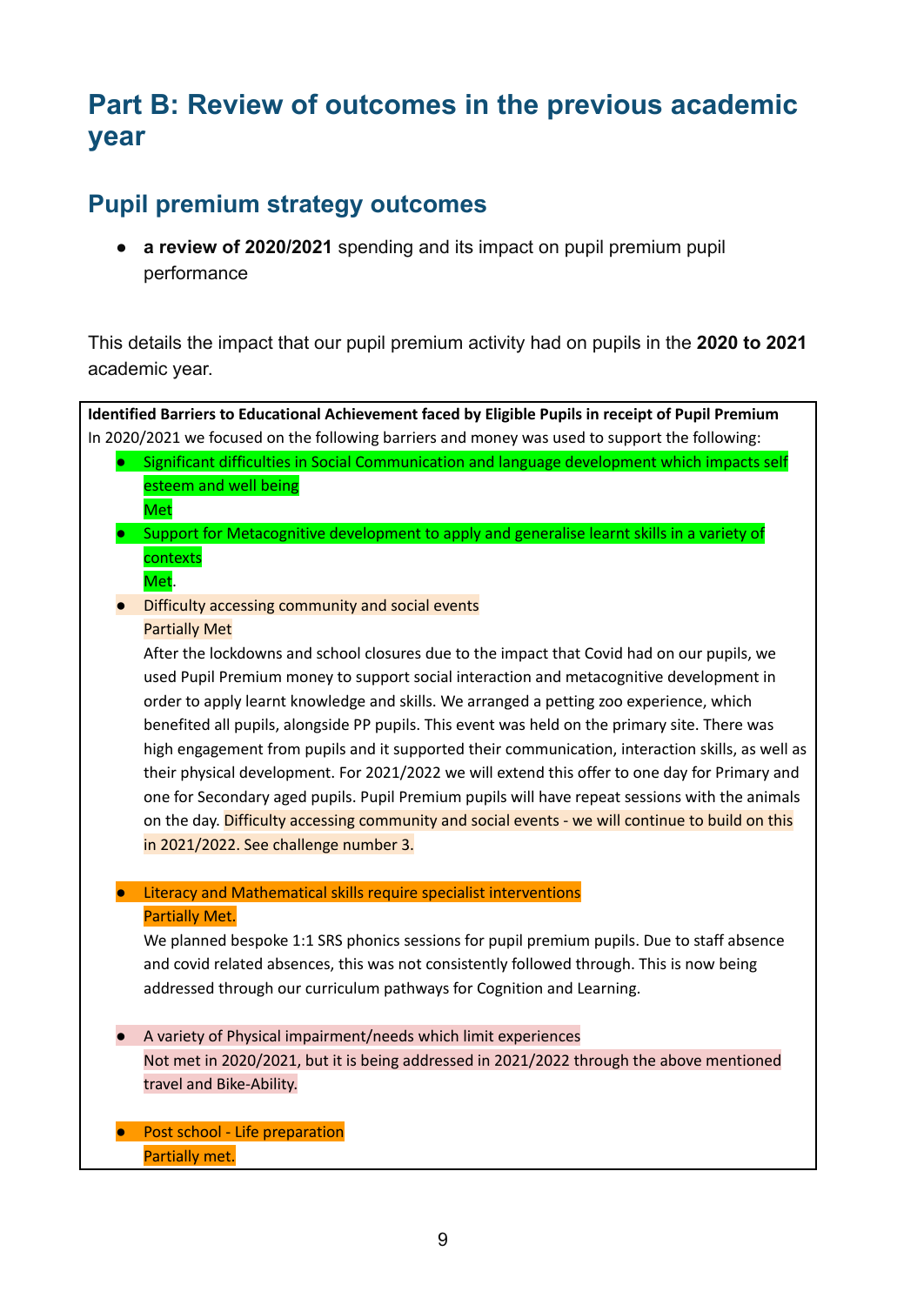Due to Covid, the Activate Careers Team cancelled school visits to school and secondary age pupils did not have access to external careers advice, so we devised our own bespoke programme instead.

## **Externally provided programmes**

*Please include the names of any non-DfE programmes that you purchased in the previous academic year. This will help the Department for Education identify which ones are popular in England*

| Programme      | <b>Provider</b> |
|----------------|-----------------|
| Not applicable |                 |
|                |                 |

# **Service pupil premium funding (optional)**

*For schools that receive this funding, you may wish to provide the following information:*

| <b>Measure</b>                                                                    | <b>Details</b> |
|-----------------------------------------------------------------------------------|----------------|
| How did you spend your service pupil<br>premium allocation last academic year?    | Not applicable |
| What was the impact of that spending on<br>service pupil premium eligible pupils? |                |